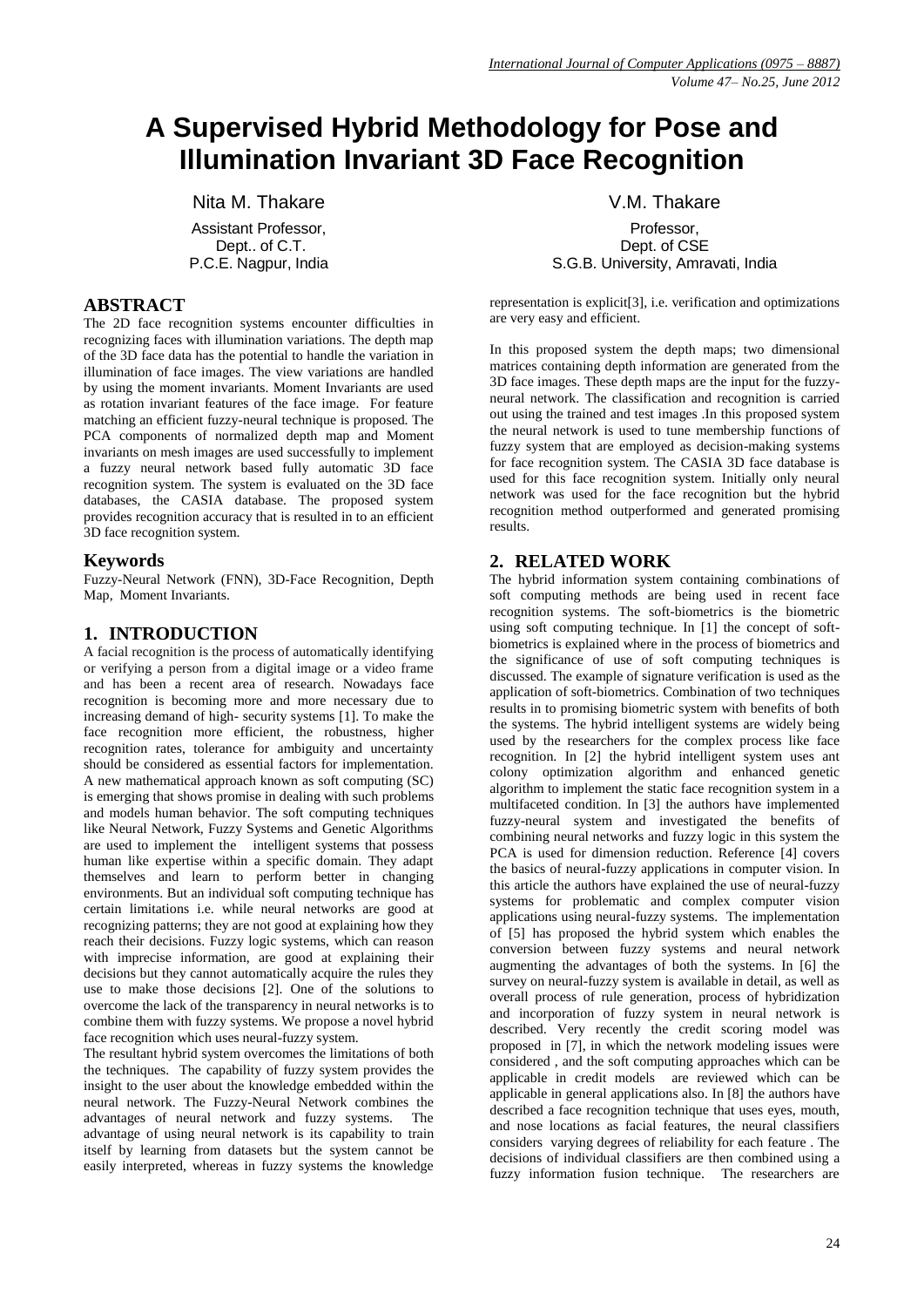increasingly using soft computing methods for hybrid intelligent systems, but from current research it is not clear that neural-fuzzy outperform other competing techniques because of its slow learning process. Still the limitations of individual soft computing technique have been a central driving force behind the creation of intelligent hybrid systems where two or more techniques are combined in a manner that overcomes the limitations of individual techniques.

### **3. 3D FACE DATABASE**

Face recognition is a well known biometric technique specially used for human identification and mostly applicable in security applications, user identification, and enrollment /authentication systems. Generally most of the applications use the 2D face recognition systems, but the performance of these systems badly affects due to changes in various factors like pose, expression, lighting conditions, etc. Nowadays 3D face recognition has become an ever-growing and promising biometric technique because of its robust features [9].

The 3D facial data can provide a promising way to understand the characteristics of the human face in 3D domain, and has potential possibility to improve the performance of the recognition system. And more and more researchers focus on 3D face recognition in the past few years. However, since the 3D cameras are not as common as 2D cameras, it is expensive to build a public 3D face database, which brings the difficulty to validate the proposed methods in a uniform platform.

CASIA 3D face database is one of the important 3D databases. This database contains 2D as well as 3D face images and it is created by Chinese Academy of Sciences.

The images were collected using a non-contact 3D digitizer, Minolta VIVID 910, working on Fast Mode. This database contains 123 subjects, with each subject having 33 images. The database is divided into three subsets, that is, the training set, the gallery set and the probe set. The images in this database are VRML images. These are also referred to as world files having extension *wrl.* The CASIA 3D face database contains the images with various head poses, but for this proposed system the images with frontal pose are considered as the probe images.

# **3.1 Image Representations and Feature Extraction**

The Images are represented in two forms; depth maps and mesh images. Dept map representation handles the illumination effect considerably whereas the mesh images are used for extracting the moment invariants.

#### *PCA on Depth Maps*

The most popular approach in 3D face recognition systems has been to convert the 3D point cloud information into 2D depth images (range images). This conversion operation is needed because the 3D data may not correspond to a regular grid. While the 2D data is more familiar to work with, the loss of genuine information must be accounted for. Once the depth image is formed, one can treat the 3D face recognition problem as simply a 2D face recognition problem and wellknown 2D face recognition techniques such as PCA, LDA, and ICA can be employed on the 2D depth maps.

The depth maps are used as 2D representation of 3D image, containing the depth information of each point in the 3D image. It is simply an image with depth information as shown in Fig. 1-b. In other words, a depth map is an array of numbers where the numbers quantify the distances from the focal plane of the sensor to the surfaces of objects within the field of view. The closest point has the highest value. And therefore the closest point appears as white and farthest point appears as black giving the gray level values to the between points. The depth images have some advantages over 3D images [12]. The most important one is that the depth maps are robust to the change of illumination and color because the value on each point represents the depth value which does not depend on illumination or color [14].

The 3D face images contain highly accurate data but it is not feasible to process the large amount of facial data. Because the face model of each subject model has different vertices. The processing of the large data results into the expensive computation.

Face recognition systems based on 3D facial depth information improves the accuracy and robustness. But have not been addressed thoroughly. Only a few works on the use of depth map have been reported. The fusion of depth map and texture map is used in [10] where Fisher face and FaceIt techniques are used and FaceIt method outperformed on fusion of depth and texture information. The fusion of depth map and curvature information is used in [11].

In this proposed system the depth maps containing depth information are generated from the available 3D face images. The training data set contains the normalized depth maps of all the subjects which are selected as the candidates for training datasets. Since our main objective is to evaluate the results for handling the illumination variations, all frontal images with varying light are considered as the candidates for the face recognition.

As shown in figure 1a the frontal images from the CASIA database are considered as probe images. For each probe image the depth image is generated (Figure 1b) The normalization process is carried out to generate the normalized depth image as shown in figure 1c.



**Figure 1: a) 3D Face Image b) Depth map c) Normalized Depth Map**

The principal components analysis is applied on the depth maps of the face images for dimension reduction. The projections of depth maps are used as features for face recognition

# **3.2 Moment Invariants of 3D Mesh Model**

Meshes are widely used to represent 3D models. The Features which are helpful for face recognition can efficiently be calculated from the mesh representation. The mesh models generated from the 3D face images are shown in figure 2.



**Figure 2: Mesh Representation**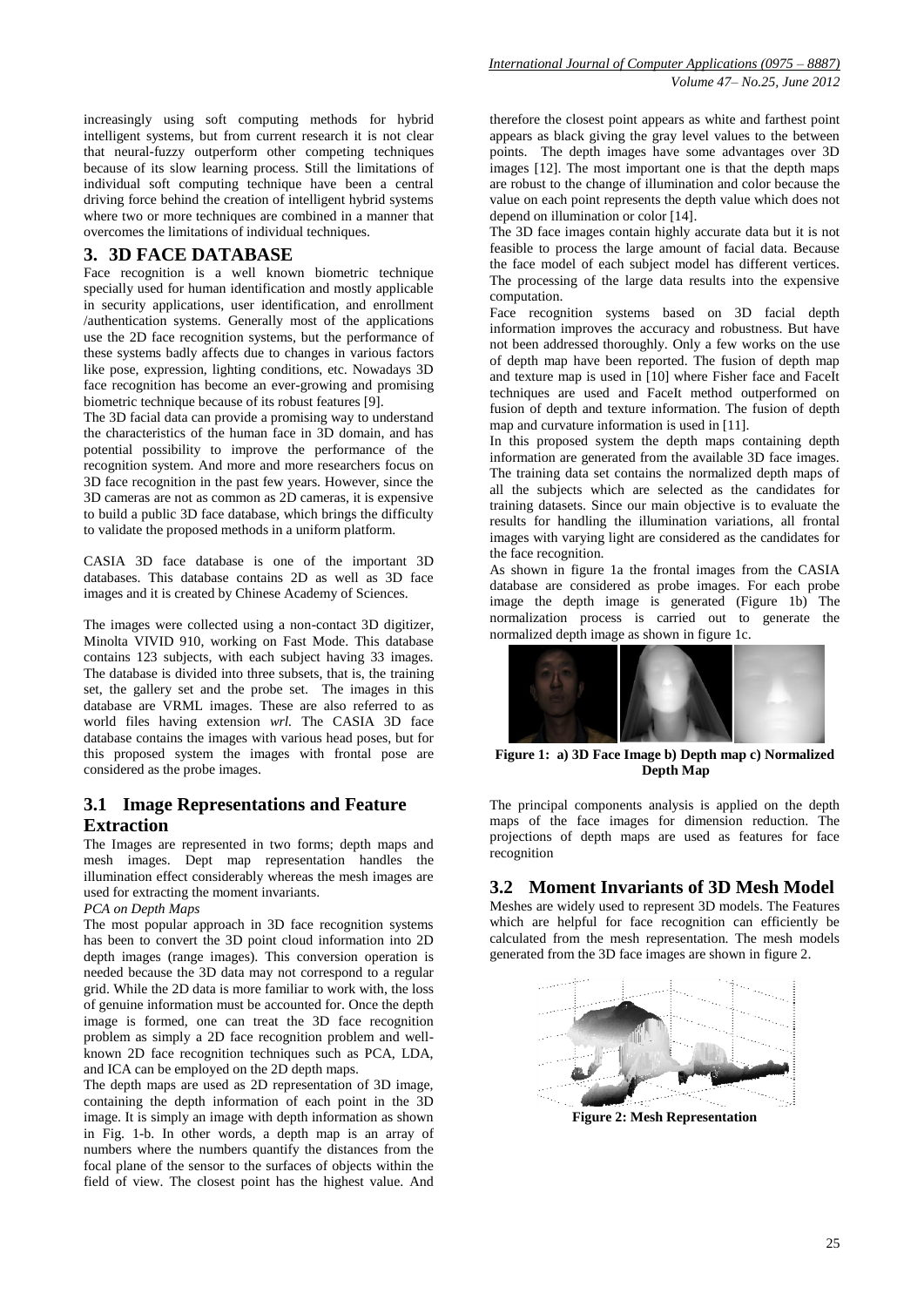From the mesh images the moment invariants are generated and these moment invariants are used as rotation invariant features for face recognition.

Moments are a measure of the spatial distribution of 'mass' of a shape. In the case of binary digital datasets, this is the distribution of pixels (in 2D) and voxels (in 3D) of a shape. It is possible to compute moment invariants of 3D point distributions (*i.e.* voxels) that are invariant to translation and rotation, in the same manner as 2D moment invariants.

Let  $f(x,y,z)$  be a local continuous density function. For example, this can be 1 inside voxel belonging to an object and 0 in free space.

In classical recognition problems, the concept of moments is used extensively. The moments of a 3D mesh model can be defined as:

$$
M_{pqr} = \iiint_{-\infty}^{\infty} x^p y^q z^r f(x, y, z) dx dy dz \tag{1}
$$

$$
x,y,z\in\{ \text{-}1,1\}
$$

Where f  $(x, y, z)$  is an indicator function; and p, q, r are the orders of the moment.

If the density is piece wisely continuously and bounded in a finite region in 3D Euclidean space, then moments of all order exists.

Where  $n = p + q + r$ , is the order of the moment,

 $(x, y, z)$  are the coordinates of each voxel,

and  $f(x, y, z)$  are the statistics representing the level of activation of each voxel inside the ROI.

3D moments provide the general 3D shape information of f*(x,y,z)*. Therefore, metrics invariant to rotational, translational, and scaling artefact are required. In this proposed system, 3D moment invariants were used to ensure that only true shape differences in the activation are captured, independent to the particular co-ordinate system used.

The centroid of the 3D mesh model can be obtained easily from the zeroth and first-order moments as shown below

$$
x = \frac{M_{100}}{M_{000}}, \quad y = \frac{M_{100}}{M_{000}} \quad z = \frac{M_{100}}{M_{000}}
$$

Using the centroid in the moment calculation below gives translation invariance.

The central Moments are defined as

$$
M_{pqr} = \iiint_{-\infty}^{\infty} (x - \overline{x})^p (y - \overline{y})^q (z - \overline{z})^r f(x, y, z) dx dy dz
$$
\n(2)

Scale invariance can be obtained by normalizing the moments as follows:

$$
n_{pqr} = \frac{m_{pqr}}{\frac{p+q+r}{m_{000}}+1}
$$
 (3)

To obtain rotational invariance, the 3D moments need to be summed in a certain fashion as given in equations (4) to (10) The Seven invariants were generated which are based on 2nd order moments as derived in [15].

$$
I_1 = M_{200} + M_{010} + M_{002}
$$
 (4)

$$
I_2 = M_{200}M_{020} + M_{200}M_{002} + M_{020}M_{002} - M_{101}^2 - M_{110}^2 - M_{011}^2
$$
\n(5)

$$
I_3 = M_{200}M_{020}M_{002} - M_{002}M_{110}^2 + 2M_{110}M_{101}M_{001} - M_{101}^2 - M_{011}^2 - M_{020}M_{011}^2 - M_{200}M_{011}^2
$$
 (6)

 The remaining four higher order invariants used are based on moment tensor contraction ( $B_3$  to  $B_6$ )

$$
\begin{aligned} I_4 &= M_{200} + M_{020} + M_{002} + 3M_{210} + 3M_{201} + 3M_{120} + \\ & 6M_{111} + 3M_{102} + 3M_{012} + 3M_{021} \end{aligned} \tag{7}
$$

$$
I_5 = M_{400} + M_{040} + M_{004} + 4M_{310} + 4M_{301} + 6M_{220} + 12M_{211} + 6M_{202} + 4M_{130} + 12M_{121} + 12M_{112} + 4M_{103} + 4M_{031} + 6M_{022} + 4M_{013}
$$
 (8)

$$
I_6 = M_{500} + M_{050} + M_{005} + 5M_{410} + 5M_{401} + 10M_{220} + 20M_{211} + 10M_{302} + 10M_{230} + 30M_{221} + 30M_{212} + 10M_{203} + 20M_{131} + 30M_{122} + 20M_{113} + 5M_{104} + 5M_{041} + 10M_{032} + 10M_{023} + 5M_{014}
$$
\n(9)

$$
I_7 = M_{600} + M_{060} + M_{006} + 6M_{510} + 6M_{501} + 15M_{420} + 30M_{411} + 15M_{402} + 20M_{330} + 60M_{321} + 60M_{312} + 20M_{303} + 15M_{240} + 60M_{231} + 90M_{222} + 60M_{213} + 15M_{204} + 6M_{130} + 30M_{141} + 60M_{132} + 60M_{123} + 30M_{114} + 6M_{105} + 06M_{051} + 15M_{042} + 20M_{033} + 15M_{024} + 6M_{015}
$$
\n
$$
(10)
$$

More number of higher order invariants can be derived using similar procedures to increase the number of features which might boost discriminative power of the feature vector. However, the chosen set of 3D moment invariants have provided adequate shape discriminative capability for the purposes of rotation invariant face recognition.

#### **4. METHODOLOGY**

Face recognition is an important biometric application among many applications such as personal identification, access to high security areas, human-machine interactions but not limited to these. The main advantage of face recognition as a biometric system is its throughput, convenience and noninvasiveness. 3D facial information has become an important biometric modality due to its ability in handling challenging problems that occurs due to illumination changes and facial pose variations.

In the proposed system the FNN (fuzzy neural network) is used for feature extraction and classification. Initially the fuzzy system is used for feature extraction which assigns membership function to the feature and these features with membership function are provided to neural network to match the probe image with the images in the training dataset. The outline of the proposed system is shown in the fig.3. The depth maps are robust to color and illumination.

Therefore the problems of illuminations are handled by considering the normalized depth map which is taken as the input images. Before giving the input to the fuzzy-neural network the PCA is applied on the depth maps for dimension reduction.

PCA approach is as follows: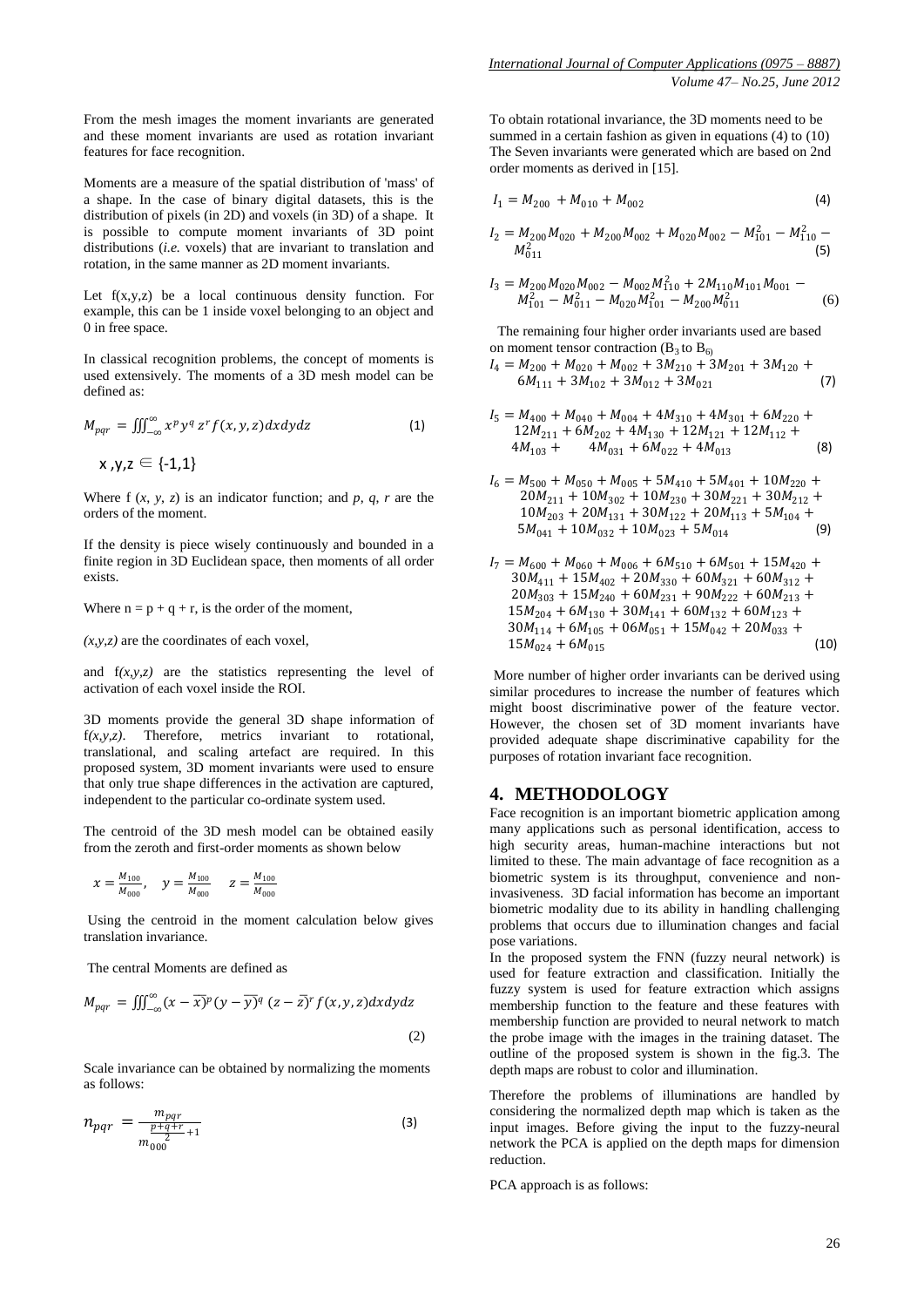- *Construct a covariance matrix of a training sample set (depth maps);*
- *Generate eigenvectors using PCA. The first kth eigenvectors span an eigen subspace;*
- *Project a probe sample into this subspace for dimension reduction and eigen representation..*

On other hand the mesh images are generated from the 3D face images and the 3D moment invariants are extracted as features which are rotation invariant.

The combination/fusion of classifier is employed to perform the classification. The system will conclude on *Match* or *Non-Match* based on extracted features and the threshold.



**Figure 3. Outline of proposed face recognition system**

#### **4.1 Fuzzy Neural Network**

There have been numerous successful research experiments on using learning algorithms for constructing intelligent applications. These approaches are capable of successfully working in the ill-defined and changing environments.

Neural networks have established themselves as a serious alternative to traditional statistical models and many studies have concluded that neural networks outperformed statistical methods in terms of classification accuracy.

In last decade the fuzzy logic and neural networks are being widely used. The fuzzy logic provides an inference mechanism in uncertain conditions. It converts the crisp function in to fuzzy output, whereas the neural network offers the learning capability to the system. The capability of fuzzy system provides the insight to the user about the knowledge embedded within the neural network. The Fuzzy-Neural Network combines the advantages of neural network and fuzzy systems. The advantage of using neural network is its capability to train itself by learning from datasets but the system cannot be easily interpreted, whereas in fuzzy systems the knowledge representation is explicit, making the recognition easy and efficient.

The Fuzzy Neural network incorporates the modeling and learning capabilities of neural network into human reasoning capability of fuzzy logic. The resultant hybrid system resembles an adaptive system with sensory and cognitive components.

#### *4.1.1 Steps Involved in FNN*

In the fuzzy neural network fuzzy rules are determined by the data. The FNN has four layers [13]. The Input layer, Fuzzification layer, Inference layer and Defuzzification layer (fig. 3). In the input layer the "N" input neurons are inputted for fuzzification. The fuzzification process generates the 'R' rules which are in turn taken as the input in inference layer.

- Fuzzy membership generation.
- Indentify the significant input variable from the input space using membership functions and the inference curves.
- Determine the fuzzy rules, select the number of rules and select the appropriate rules from the possible rules.
- Set the initial weights to determine the membership function.
- In fuzzification layer, every neuron is represented by the membership function  $(\mu_{ii})$ . Here  $\mu_{ii}$  is the membership function of the i<sup>th</sup> input variable corresponding to  $\hat{i}^{\text{th}}$  rule.
- Train the network using membership functions.
- Drop unnecessary rules and neurons.

In the proposed system the desired output vector will be the class to which the input image belongs. In the conventional systems the number of nodes in the output layer corresponds to the number of classes in the task to be performed where the desired output vector is assigned the value 1, and other classes are assigned the value 0; this is called a crisp desired output. In the face recognition applications, however, the data are generally ill-defined, with overlapping. That is, there are chances to have patterns with non-zero similarity to two or more pattern classes. The fuzzy neural network in the proposed face recognition system handles this multiple similarity or membership value. Figure 4 represents the architecture of the fuzzy neural network.



**Figure 4 : Architecture of FNN**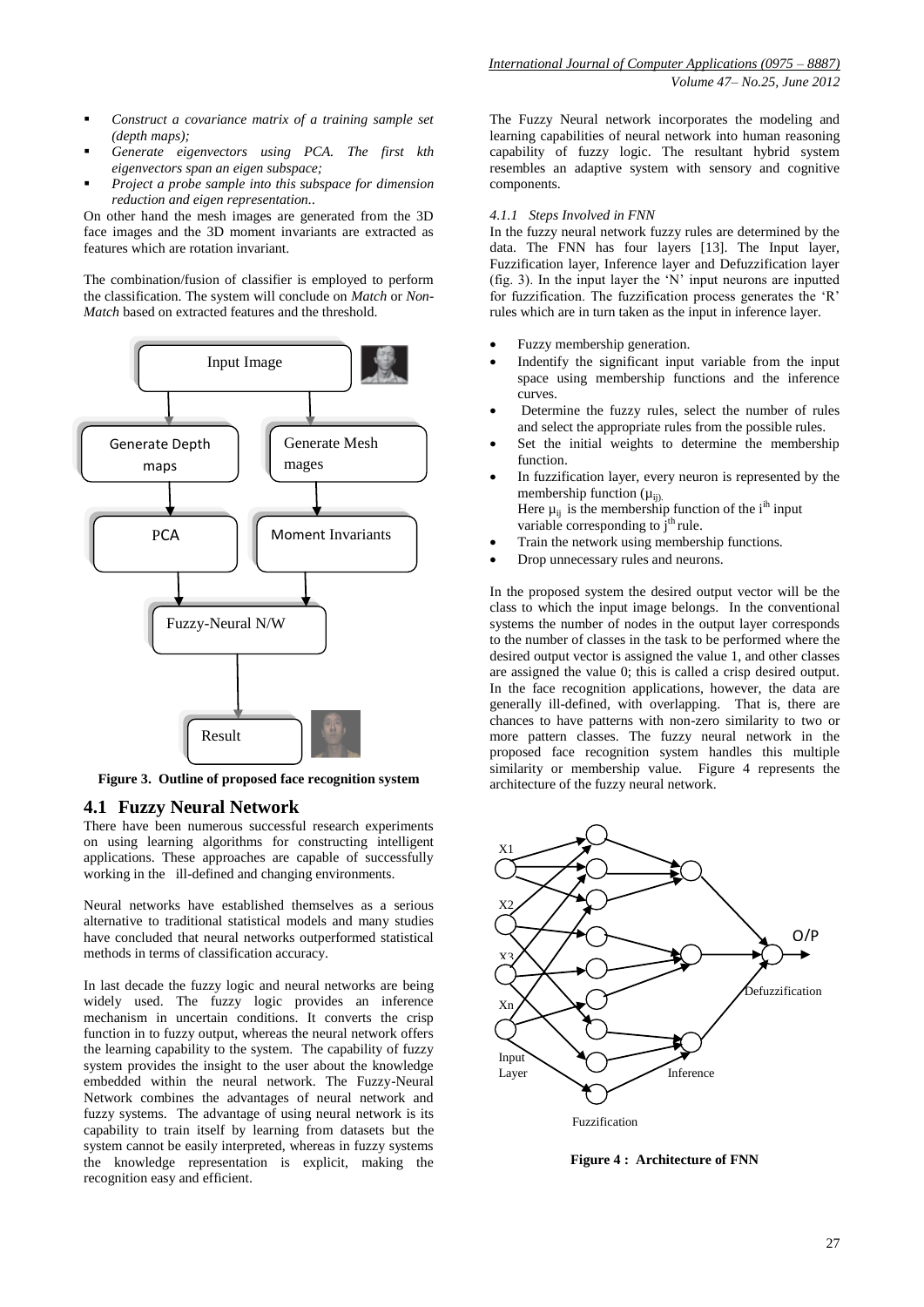The input layer reads the probe image and the membership function at fuzzification layer performs the classification to determine the closest class which belongs to. Inference layer generates the output to recognize the input face image.

The feature vectors are obtained using depth maps of the face images. Then, the output vectors obtained from that step must be fuzzified. The feature vector is compared with the class mean vector. That is the more a feature vector approaches towards the class mean vector, the higher is the fuzzy value. When the difference between both vectors increases, the fuzzy value approaches towards 0. The patterns whose class is less certain have lesser role in weight adjustment. The pseudo code for this proposed system can be given as follows.

- Let there be 'k' classes
- $\bullet$   $\alpha$  'x' be the feature vector to be recognized
- f1, f2, f3….fk are the fuzzy set membership functions that will decide whether the vector belongs to the class "m" or not.
- Initially input the significant input-vectors: x1,x2…xn containing PCA of depth map representations and moment invariants of mesh models of face images.
- If there are 'n' test images, 'n' sets of fuzzy rules will be generated
- Calculate weights using the difference between the desired output and actual output.
- In defuzzification step; use threshold value to convert the membership value to either '0' or  $\cdot$ 1'
- Declare the class with highest membership value as the class containing the test image.

In this paper we have introduced hybrid system with the implementation of fuzzy mathematics in neural networks for face recognition. Initially the same experiment was carried out using conventional neural network. The Fuzzy Neural network has outperformed because of the additional capability which has been provided to neural network by embedding the fuzzy logic in it. The varying size of training data also affects the performance of conventional neural network system. As per the observations, with the increase in number of training images, the efficiency of FNN also increases but during the experiments on FNN no false rejection was observed. The performance evaluation of the proposed system is shown in the table1. The use of depth images of 3D face images as input images has considerably handled the varying lighting effects. In [14] only frontal images were used and the experiments were carried out to study the performance of fuzzy neural network on depth map and it was found that the use of depth map effectively handles the illumination variations. In this paper extension to the work [14] is proposed and used moment invariants on frontal as well as non-frontal images to develop the rotation invariant face recognition system. Table 1.shows the significant results by comparing the three approaches; FNN-VLE-F (Fuzzy Neural Network with varying lighting effects on frontal images), FNN-VLE-N (Fuzzy Neural Network with varying lighting effects on Non-frontal images), FNN-VRL-FN (Fuzzy Neural Network with varying Rotation and Lighting effects on Frontal & Non-frontal images). The graphical representation is shown in figure5.

**Table 1: Observations**

| Methods used                                       |                           | <b>Performance details</b> |                    |
|----------------------------------------------------|---------------------------|----------------------------|--------------------|
|                                                    |                           | No of training<br>images   | <b>Performance</b> |
| FNN-<br>VLE                                        | Frontal<br>Images         | 10                         | 95%                |
|                                                    |                           | 25                         | 96%                |
|                                                    |                           | 50                         | 98%                |
|                                                    | Non-<br>Frontal<br>Images | 10                         | 88%                |
|                                                    |                           | 25                         | 88%                |
|                                                    |                           | 50                         | 87%                |
| FNN-VRL<br>$(On$ frontal + Non-<br>frontal images) |                           | 10                         | 98.5%              |
|                                                    |                           | 25                         | 98.9%              |
|                                                    |                           | 50                         | 99%                |

Thus the hybrid intelligent system combines the positive traits of both the systems to incorporate the expressive power of the rules, transparency of view taken in the NN algorithm where they can mimic the behaviour of the human being.



**Number of images Figure 5. Comparative analysis of three approaches**

Thus from Table 1 and Figure 5 it is found that the performance of the proposed system is consistent on both the frontal as well as Non-frontal images.

#### **5. CONCLUSION**

To improve the performance of the face recognition systems, many face recognition applications have been developed using the combination of two or more soft computing techniques. Fuzzy Neural Network offers the precision and learning capability of neural networks, and yet is easy to understand like fuzzy systems. The proposed 3D face recognition system has used the hybrid fuzzy neural network to incorporate the thinking and reasoning capability. An integration of the merits of neural and fuzzy approaches enables one to build more intelligent decision-making systems. Also the combination of features generated from depth-maps and mesh images have resulted into the implementation of automated 3D face recognition system which is robust to illumination and rotation variations.

#### **6. REFERENCES**

[1] Katrin Franke , Javier Ruiz-del-Solar , Mario Koppen, "Soft-Biometrics: Soft-Computing for Biometric-Applications," Dept. of Pattern Recognition, Fraunhofer IPK, Berlin, Germany.